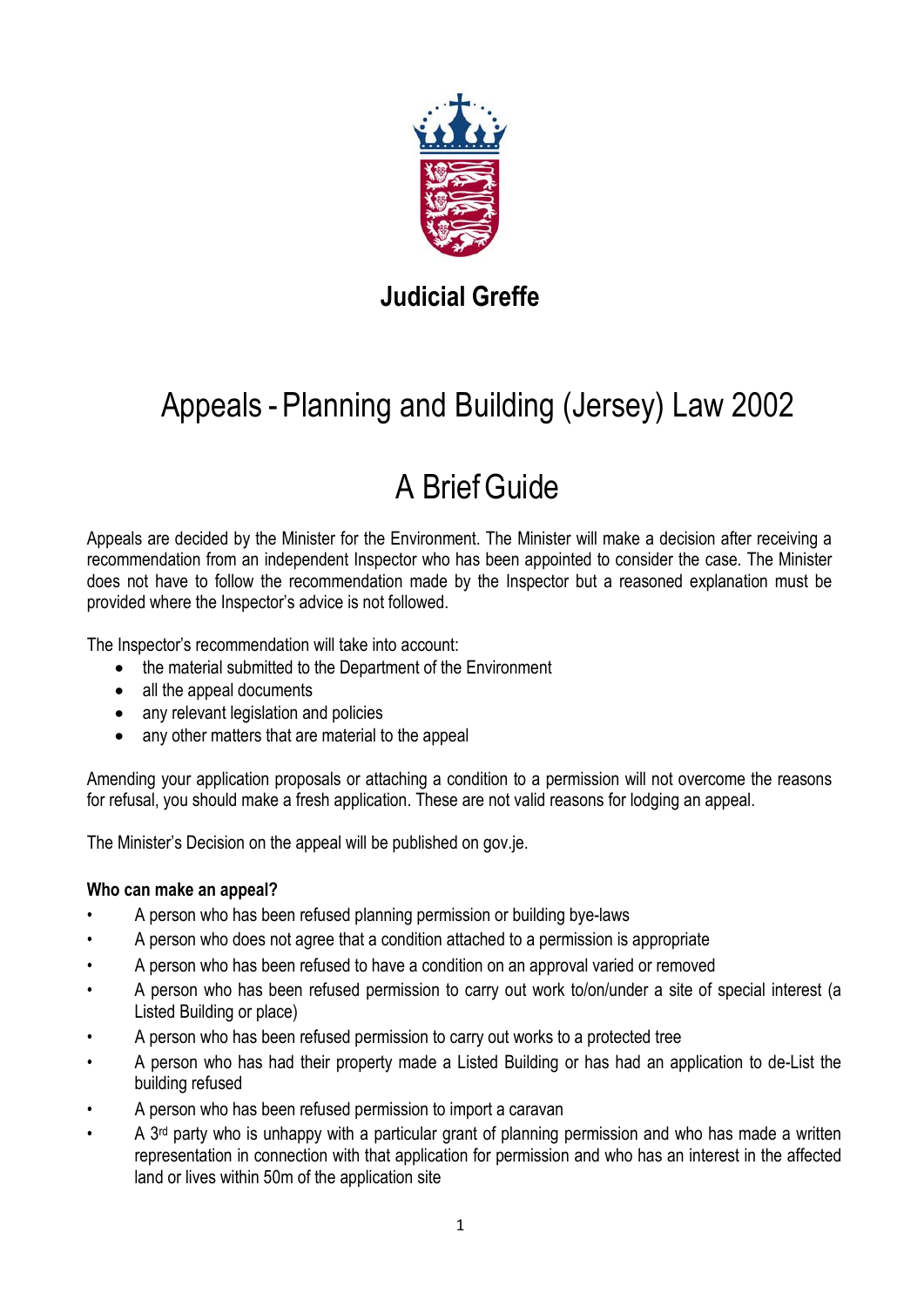If more than one decision is to be appealed separate appeals for each decision must be lodged.

Forms to make an appeal can be found at

<http://gov.je/PlanningBuilding/AppealsComplaints/Pages/index.aspx>

Appeals must be accompanied by the relevant fee as follows:

| Appeal against refusal to grant or refusal to vary Planning Permission for a:      |           |
|------------------------------------------------------------------------------------|-----------|
| major development <sup>*</sup> (see below for definition)                          | £1,810.00 |
| minor development                                                                  | £566.00   |
| Appeal against approval of Planning Permission                                     | £566.00   |
| Appeal against imposition of a condition or refusal to vary or remove condition    | £566.00   |
| Appeal against refusal to issue Certificate of Completion                          | £566.00   |
| Appeal against refusal to grant permission under of Building bye-laws              | £566.00   |
| Appeal against refusal to allow work to or activities on Sites of Special Interest | £566.00   |
| Appeal against refusal of Caravan Permission                                       | £566.00   |
| All other appeals                                                                  | £112.75   |

Everyone involved in an appeal including anyone wishing to make comments on an appeal must meet the statutory and procedural timetables set out in the Law to ensure that no-one is disadvantaged, and the appeal can be processed efficiently.

#### **How does an appeal start?**

Any appeal starts with the submission of a relevant appeal form, together with a copy of the Decision and the relevant fee. Forms should be sent to:

## Tribunal Service 1st Floor International House 41 The Parade St Helier JE2 3QQ

or by email to planningtribunal@courts.je

Appeals must be made within 28 days of:

- The date of the decision this is the date on the decision notice
- The date of the issue of a notice requiring action this is the date on the notice
- The date of the decision which contains a condition which is the subject of an appeal this is the date on the decision notice
- The date of entry into a building to undertake any work to remove or reduce any danger.

The appeal form must identify all the relevant issues. There is no need to fully explain the appeal case but if an issue is not identified at this stage it will not be able to be included at a later date without the express leave of the Inspector.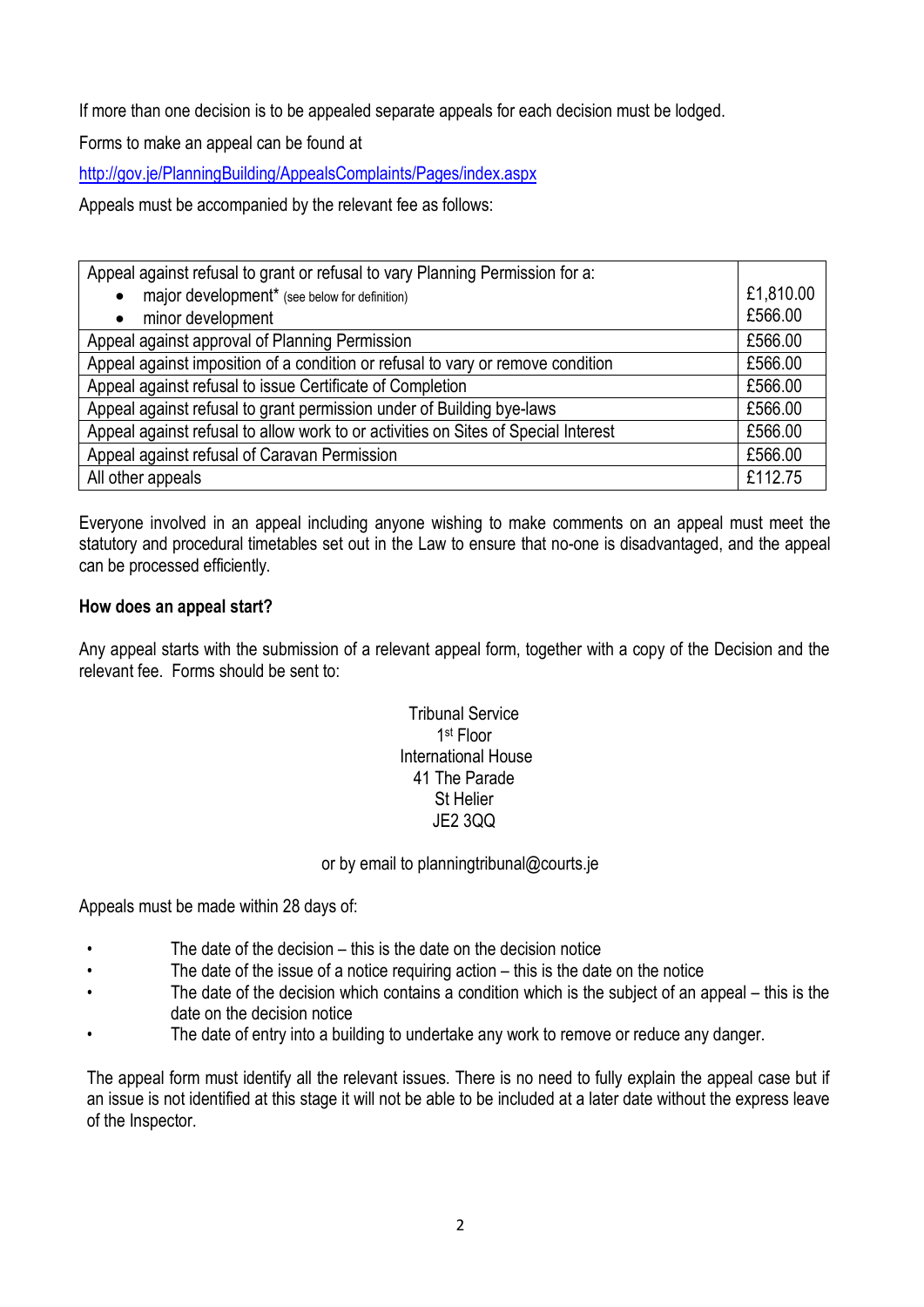#### **What happens when we receive an appeal?**

Once an appeal is received and registered we will notify the appellant, the applicant (if a third party appeal) and Infrastructure, Housing & Environment (IHE) and all other interested parties who have made representations in connection with the case.

The date of this notification will be the start date for the appeal process.

From the start date of the appeal process all parties involved will have 28 days to submit their full arguments (statement of case) in connection with the appeal. This statement of case should fully disclose the respective arguments of the parties involved and must include all supporting evidence and documentation.

Anyone who has been notified of the appeal or who has previously expressed an interest in the case can submit a statement of case as long as it is within the deadline. Representations which were received in connection with the original decision – for example representations in connection with an application for planning permission – will be automatically made available to the Inspector. Further comments can be submitted if desired.

Statements of case will be published on gov.je for all interested parties involved in the appeal. The Appellant, Applicant (if a third party appeal) and IHE will have a further 14 day period to allow any responses to be made in relation to other parties arguments.

An appeal will proceed in one of two ways

- 1. written representations where an inspector assesses an appeal on the basis of the written submissions or:
- 2. an oral hearing, a structured discussion led by the Inspector and involving all the interested parties.

Once an appeal has been registered an Inspector with the relevant qualifications, skills and experience will be appointed to consider the appeal. The date when the Inspector will consider the appeal will be set; this may involve scheduling a site visit.

Paper forms are available from:

Judicial Greffe Royal Court Building Royal Square St Helier JE1 1JG

The Tribunal Service First floor International House 41 The Parade St Helier JE2 3QQ